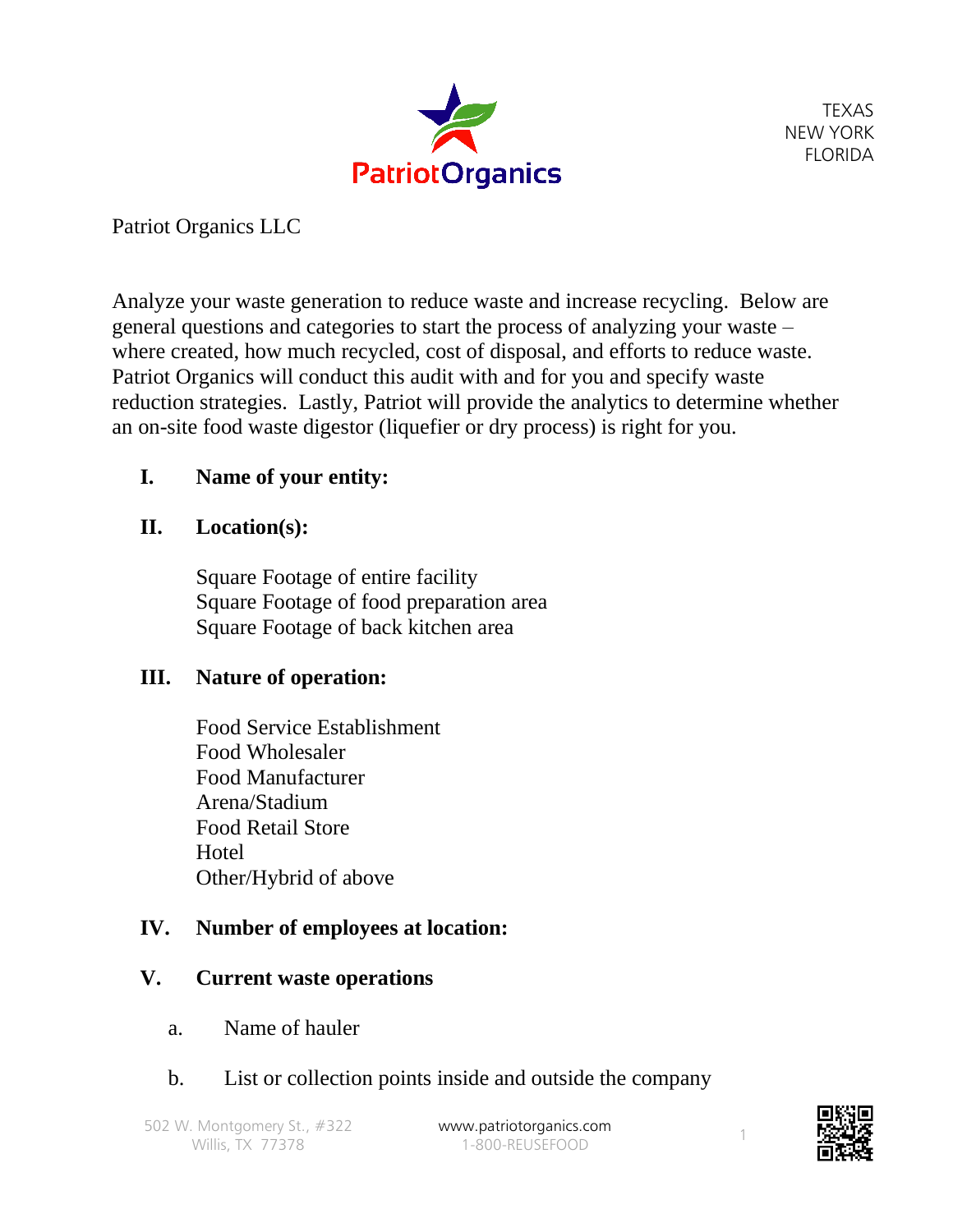

- c. Amount currently collected by weight
- d. Amount currently collected by volume
- e. Frequency of collection
- f. Average bill
- g. Billing frequency
- h. Bills based on weight
- i. Bills based on volume
- j. Where waste is finally disposed (landfilled)

# **VI. List current recycling efforts**

- a. Materials collected
- b. How recyclables collected
- c. Amount of each material collected by weight
- d. Percentage of overall waste currently recycled
- e. Recycling revenue
- f. Recycling costs
- g. Avoided disposal costs i.e. savings accrued by landfill diversion
- h. Identifying wastes

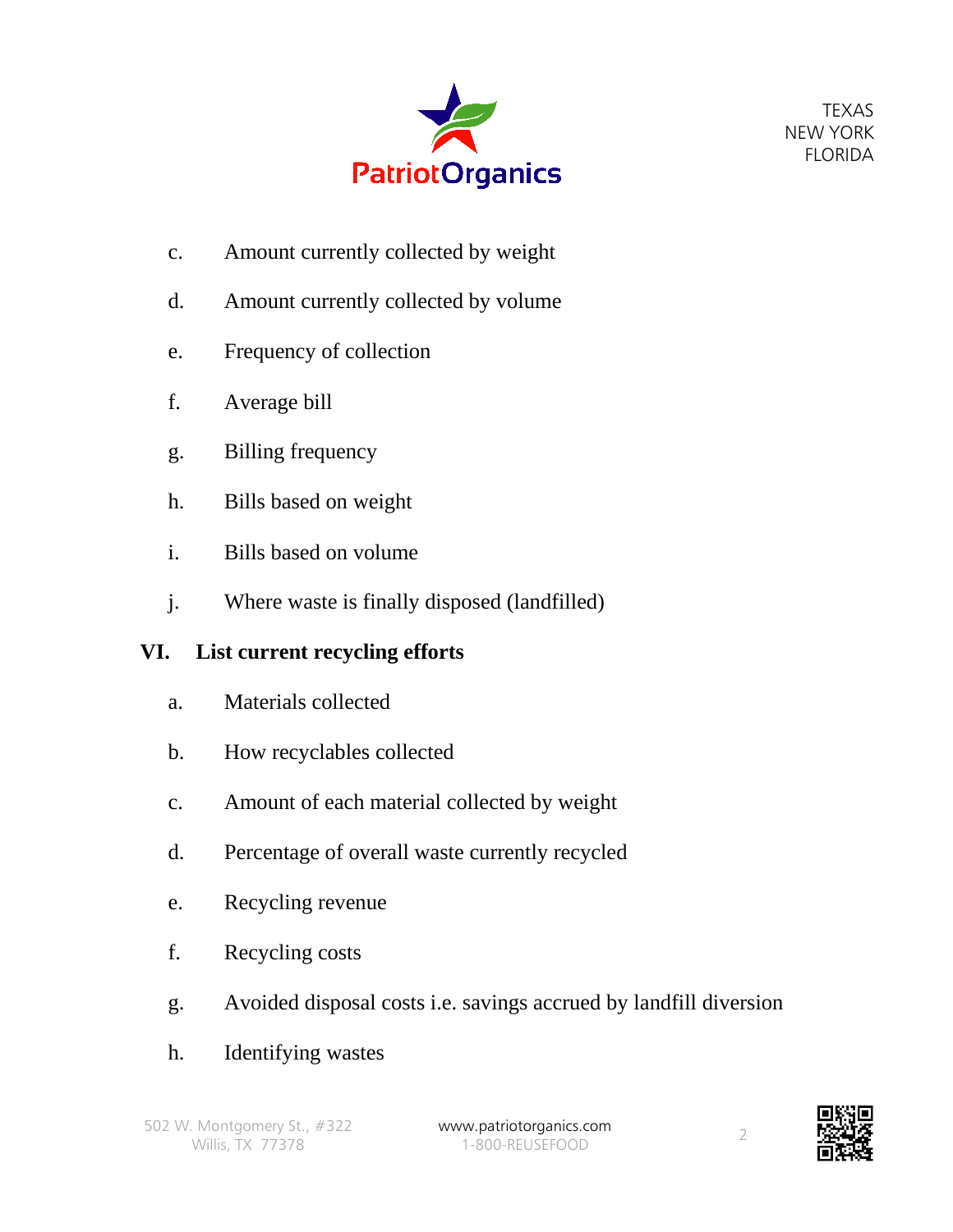

i. Estimated percent in waste stream

## **VII. Waste and Recyclable Categories**

a. **Food waste**

Where generated

Food preparation

- For retail sale
- For consumption on-premises

Food not consumed

- From on-premises consumption
- From spoilage/not sold

Post-consumer food scraps

Where and how is food waste disposed?

Is food waste separated on-premises? Is food waste co-mingled with general waste?

b. **Compost**

Does your facility compost?

Windrow composting? In-vessel composting? - If in vessel, manufacturer?

What materials are composted?

1-800-REUSEFOOD 3

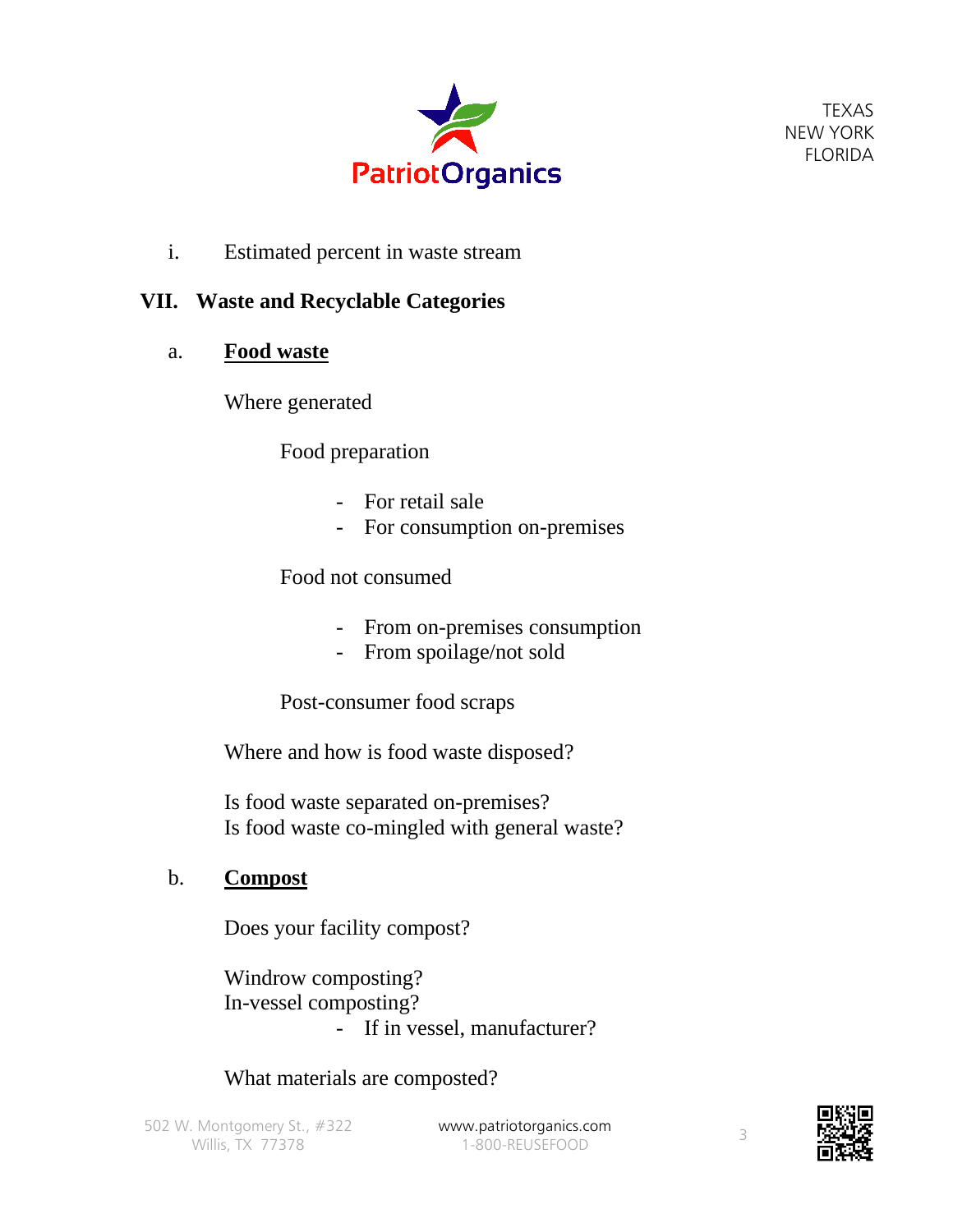

- Food Waste
- Paper
- Manure
- Straw
- Liquids

Volume/Weight of compost

Volume/Weight of compost feedstock

Metrics of compost process

- Cure Time
- Maturing Time

How Compost disposed?

- Sold
- Used on-site

#### c. **Paper**

Computer paper

White ledger

White copy paper

White letterhead

White ledger pads

Cash register receipts

### Adding machine tape

# Envelopes

502 W. Montgomery St., #322 **[www.patriotorganics.com](http://www.patriotorganics.com/)** Willis, TX 77378

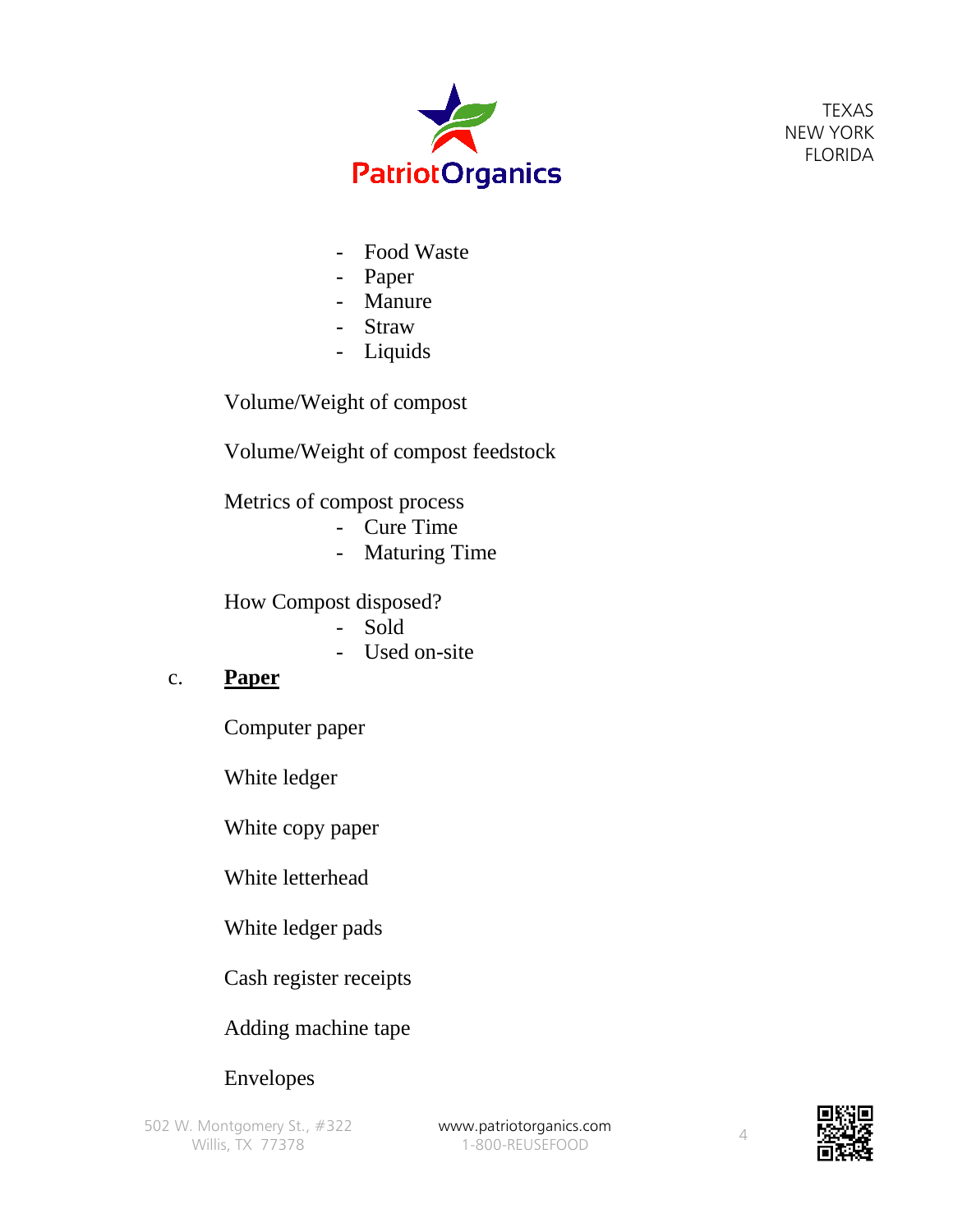

Colored paper

### Copy paper

Yellow legal pads

Letterhead

Message pads

Spreadsheets Newsprint

Boxboard

Mixed wastepaper

Unsolicited mail

Coated stock

Windowed envelopes

Stick-on notes

Cardboard

Used paper

Paper plates and cups

Paper napkins and towels

**Tissue** 

502 W. Montgomery St., #322 **[www.patriotorganics.com](http://www.patriotorganics.com/)** Willis, TX 77378

ww.pathologanics.com<br>1-800-REUSEFOOD 5

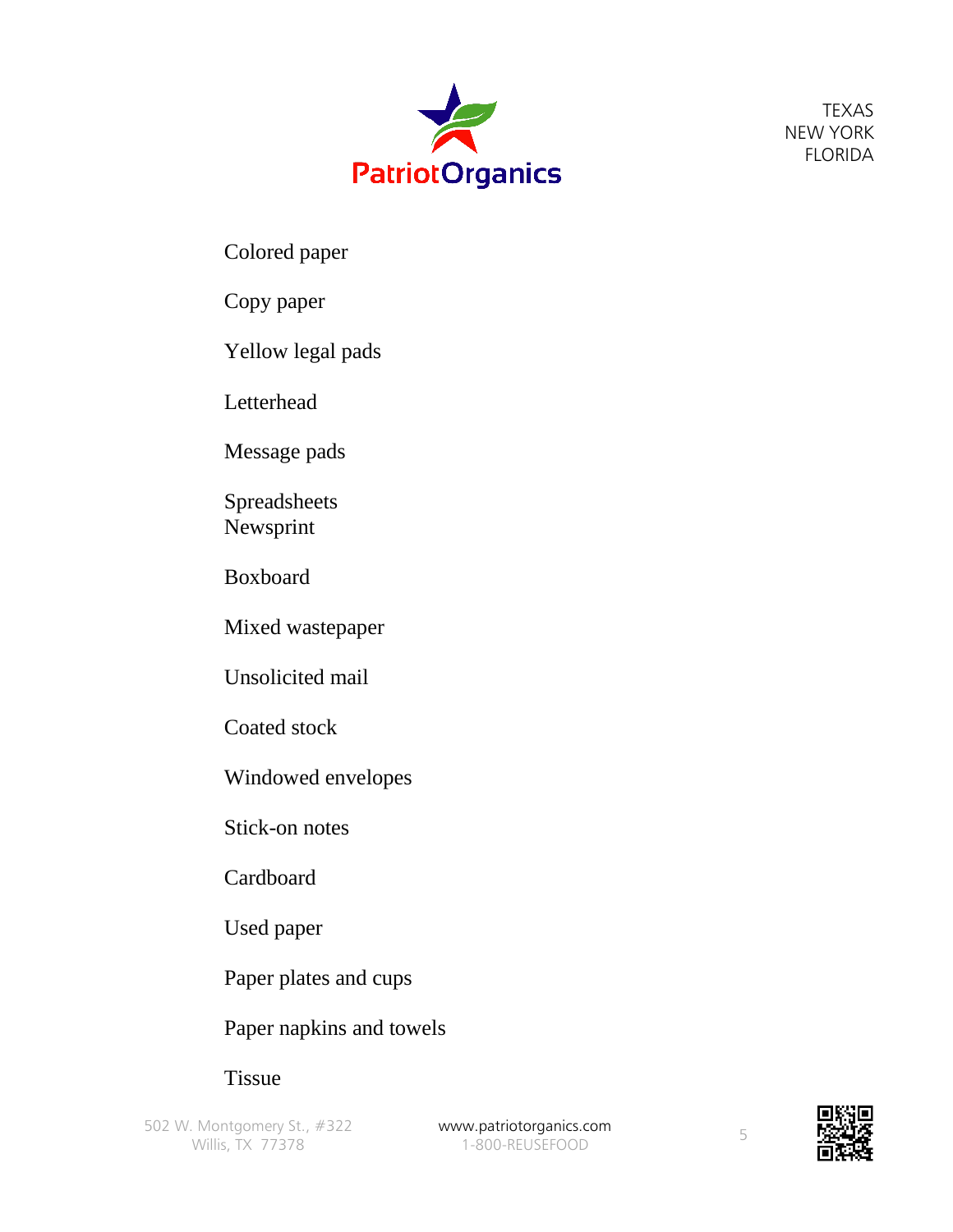

#### d. **Non-recyclable paper**

Wax coated

Plastic coated

Carbon paper

## e. **Plastics**

PETE bottles

HDPE bottles unpigmented

HDPE bottles pigmented HDPE film

LDPE film

Vinyl bottles

Propylene

Polystyrene Foam

Rigid polystyrene

Other plastics

# f. **Aluminum**

Cans

Foil

502 W. Montgomery St., #322 Willis, TX 77378

[www.patriotorganics.com](http://www.patriotorganics.com/) ww.pathologanics.com<br>1-800-REUSEFOOD 6